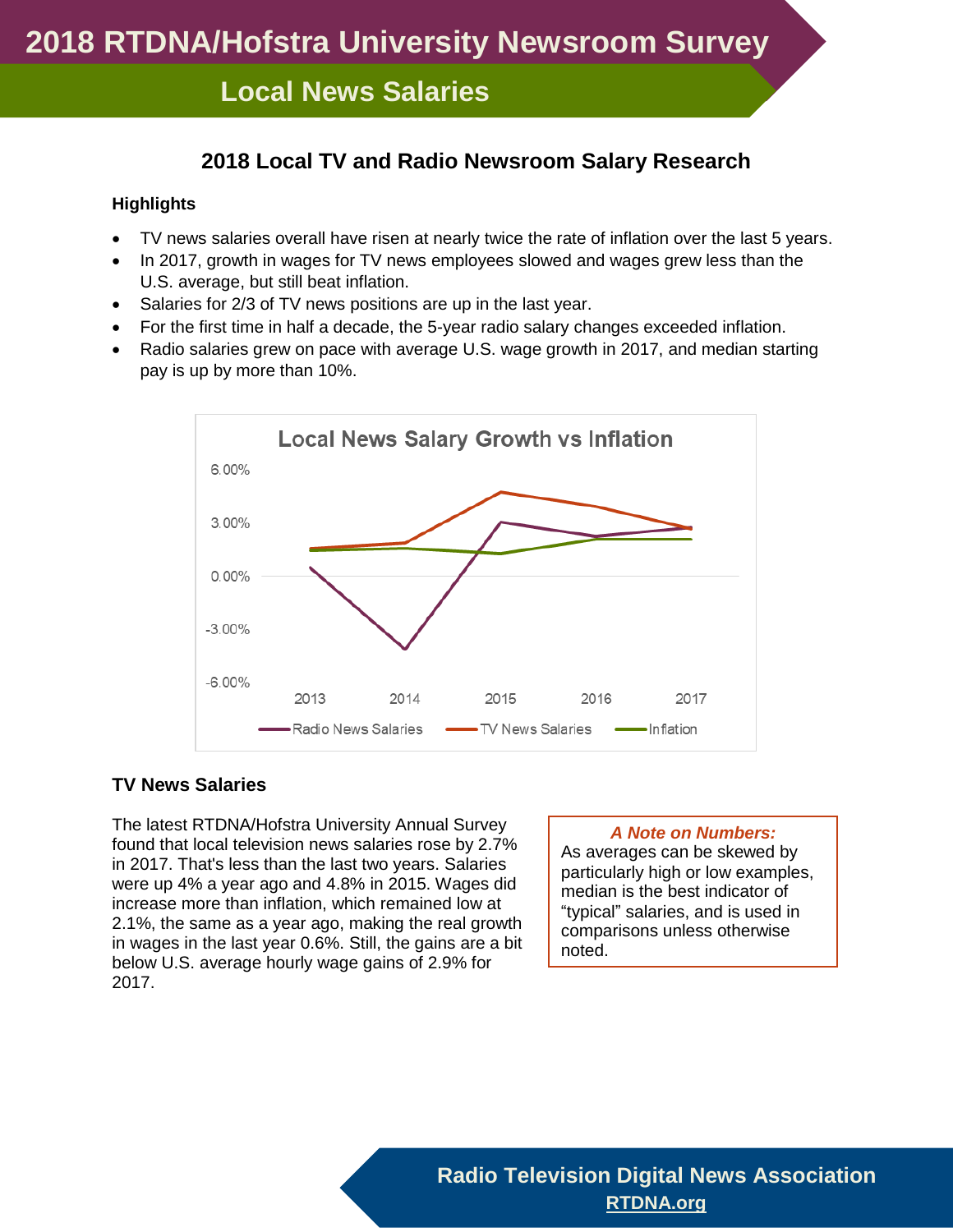

# **Local News Salaries**

It was a good year for salaries in that almost two-thirds of newsroom salaries (65%) went up and just 10% dropped, with 25% staying the same. Only news assistant and weathercaster position salaries went down; digital content director, assignment editor, news and sports anchors and executive producers stayed the same. All other positions' wages rose. *How does your position compare? [Download your salary guide.](https://rtdna.site-ym.com/store/ListProducts.aspx?catid=600201)*

### *Download Your Salary Guide*

How does your salary compare?

Take a closer look at our data and see how your job's pay compares – in your newsroom, across market and newsroom sizes, and over time – with detailed breakdowns by position in our salary guides.

**[TV News Salary Guide](http://rtdna.site-ym.com/store/view_product.asp?id=11324091)** - Free for members. \$25 for non-members.

**[Radio News Salary Guide](http://rtdna.site-ym.com/store/view_product.asp?id=11324112)** - Free for members. \$25 for non-members.

*Your purchase enables RTDNA to continue this research, available nowhere else. Thank you!*

Multi-media journalist (MMJ) was separated from news reporter four years ago. Once again, reporters are paid significantly more money, overall, than MMJs. The spread this year was \$11,000. Last year, it was \$12,000, but it was a bit closer the two previous years. Some of that difference is due to market size: more reporters are in bigger markets. But even taking market size into account, reporters make more money.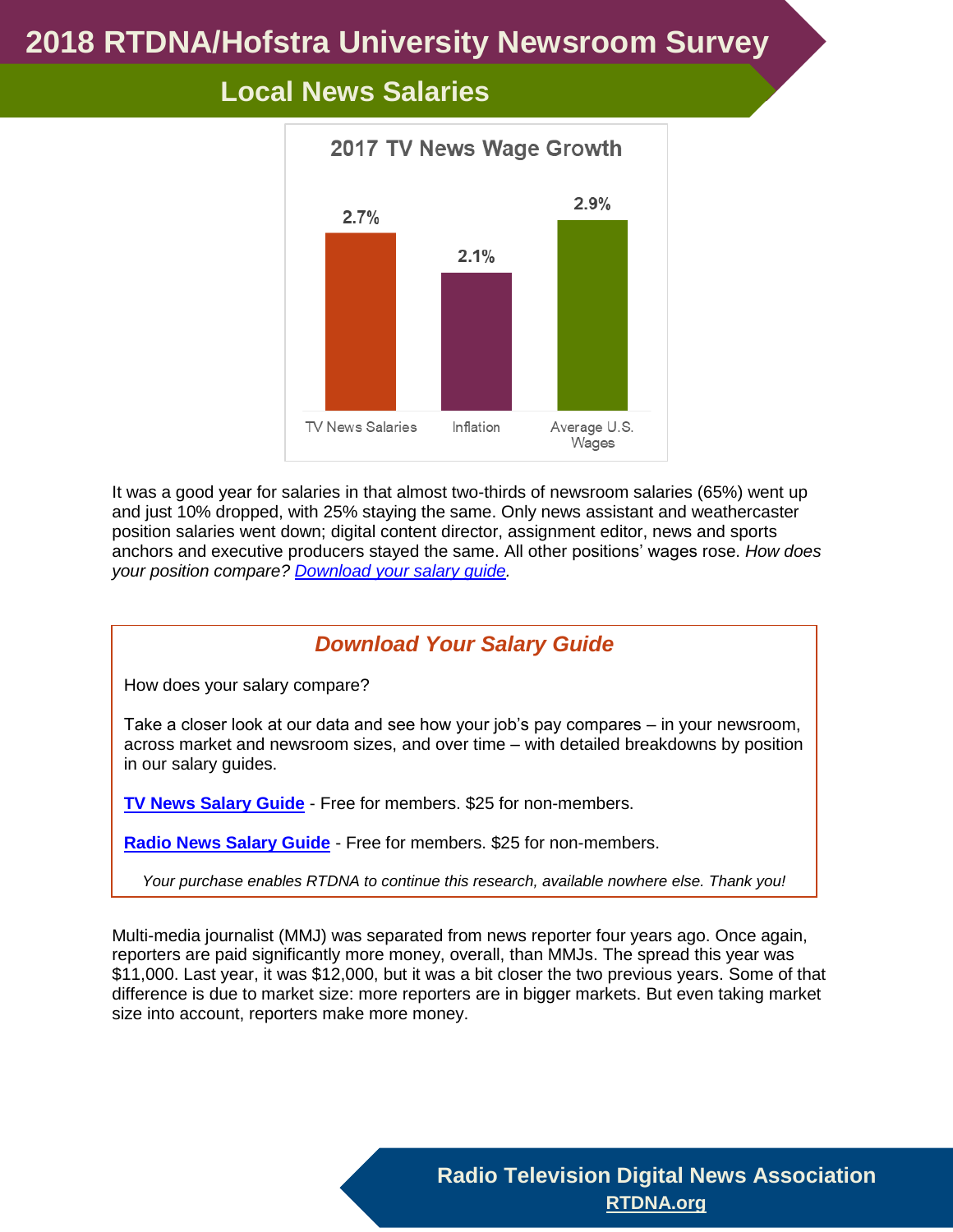

# **Local News Salaries**

#### **Long-Term Picture**

After 5 straight years of overall salary increases ahead of inflation, the long-term salary picture looks better than it has in quite a few years. Overall, TV news salaries have risen at nearly twice the rate of inflation over the last 5 years, and all positions have done better than inflation except a few: managing editor, news writer and news assistant. It's a tighter comparison over the last decade, where local TV news salaries edged out inflation by four and a half points. A year ago, the 10 year comparison had inflation winning. Over the last decade, 11 positions are ahead of inflation, but 9 are running behind. *Is your position coming out ahead? [Download your salary](https://rtdna.site-ym.com/store/ListProducts.aspx?catid=600201)  [guide.](https://rtdna.site-ym.com/store/ListProducts.aspx?catid=600201)*





**Radio Television Digital News Association [RTDNA.org](http://rtdna.org/)**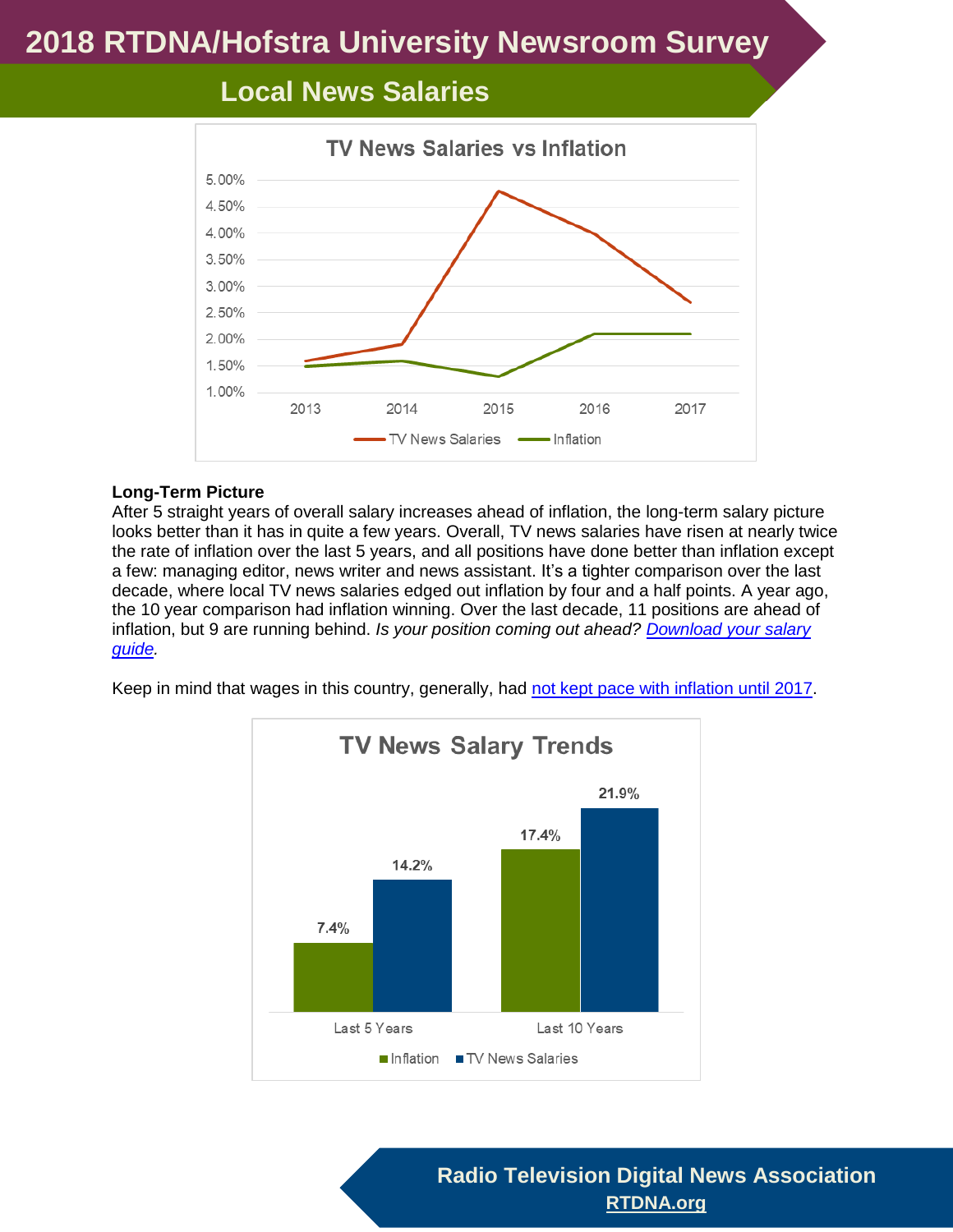# **Local News Salaries**

#### **Market Size**

There is an overall tendency for markets with the most salary gains in the previous year to slip and vice versa. That was the case again. Markets 51 to 100 did the worst in terms of wage growth in 2016, but they were the easy winner in 2017, with 17 of 20 positions seeing salary gains, only 1 down and 2 the same. Markets 26 to 50, which were second from the bottom a year ago, came in second place year, with more positions gaining than losing. That wasn't the case for markets 1 to 25 and 151+. Both had down positions edge out winners. The worst group was market 101 to 150, with twice as many positions seeing standard salaries decrease vs increase. That group came in first a year ago, so things do tend to even out over time. *Where does your market fall? [Download your salary guide.](https://rtdna.site-ym.com/store/ListProducts.aspx?catid=600201)*

#### **Starting Pay**

Starting pay for employees with no full-time experience is up for both radio and TV in the last year. The overall average starting pay in local TV rose by \$700, and the median increased \$600. Those are almost exactly the same increases as a year ago.

| <b>TV News Starting Pay</b> |               |                |                |  |
|-----------------------------|---------------|----------------|----------------|--|
| Average                     | <b>Median</b> | <b>Minimum</b> | <b>Maximum</b> |  |
| \$29,500                    | \$28,600      | \$14,000       | \$65,000       |  |

#### **Contracts**

TV contract rates remained mostly the same compared to a year ago. Following last year's jump in TV contracts, this year's numbers are almost all within one or two points of last year. Not a single position moved in a meaningful way – either up or down.

### **Radio News Salaries**



**Radio Television Digital News Association [RTDNA.org](http://rtdna.org/)**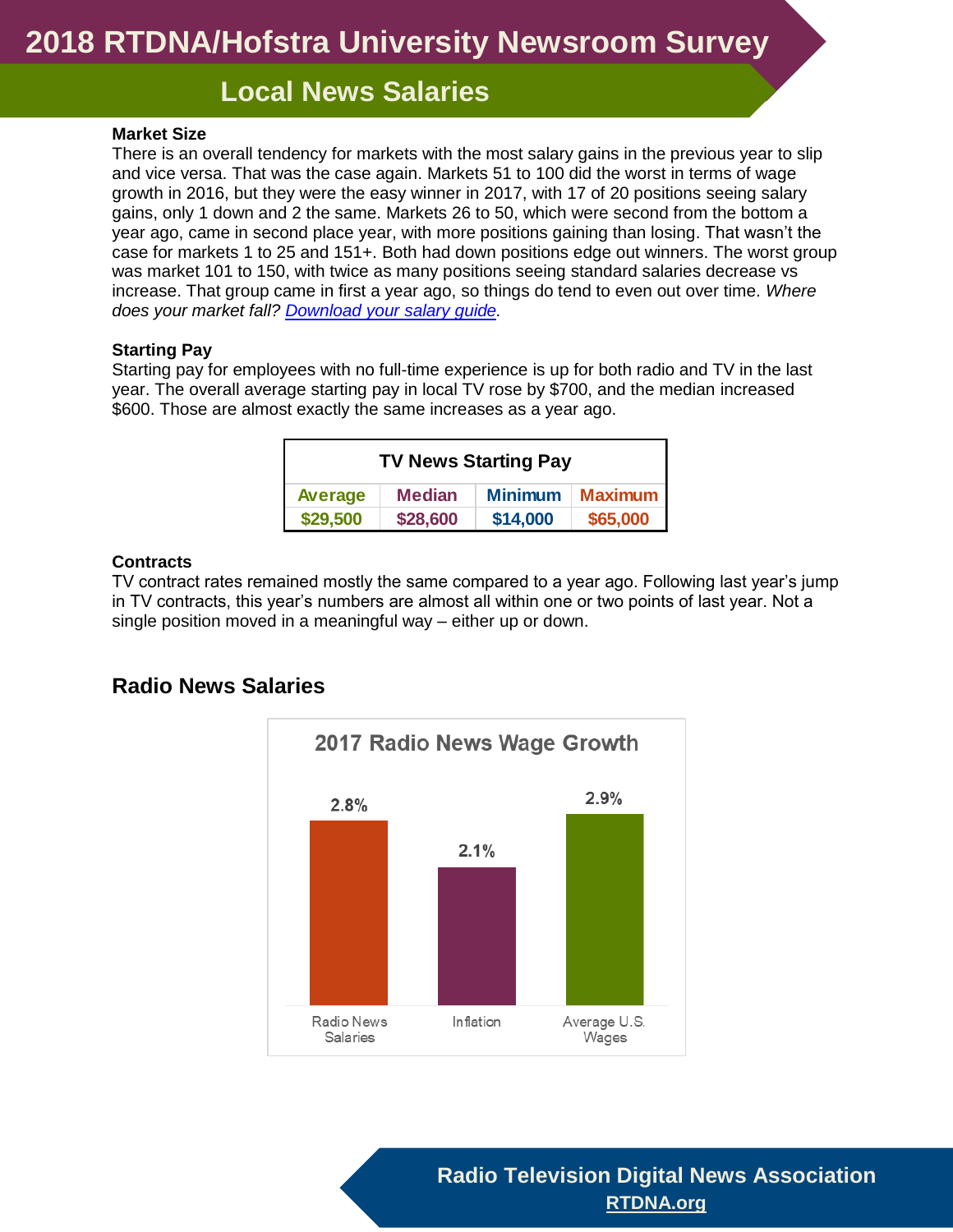## **Local News Salaries**

Local radio news salaries rose by 2.8% from last year. That's up from last year's 2.3% increase. Factor in low inflation of 2.1%, and radio salaries managed a 0.7 real increase over the last year and nearly matched the average U.S. hourly wage gain of 2.9% for 2017.

It was a comparatively good year overall for radio news salaries, although it was a mixed picture for the two most common positions: news director and news reporter.

Average radio news director salaries increased, but they held steady in the more meaningful median (typical) category. That happens because large and major market salaries bring up the average, but the larger number of lower, smaller and medium market salaries bring down the typical pay. That's why the median news director salary can be lower than median salaries for news reporter or news producer. The two latter positions are more often found in larger, higherpaying markets, while a news director, frequently the only news employee, is found across the board.

News reporter wages also rose on average, but in terms of median they actually dropped. News producer salaries dropped in both average and median. News anchors, sports anchors and web producers/writer all increased. The survey did not find enough sports reporters to be able to use the numbers. That may be a warning right there. *Is your position coming out ahead? [Download](https://rtdna.site-ym.com/store/ListProducts.aspx?catid=600201)  [your salary guide.](https://rtdna.site-ym.com/store/ListProducts.aspx?catid=600201)*



#### **Long-Term Picture**

Five- and 10-year salary comparisons continue to show two entirely different pictures. Still, the overall news is good. For the first time in half a decade, the 5-year radio salary changes exceeded inflation, if barely. The 10 year gain appears better due to very low salaries a decade ago.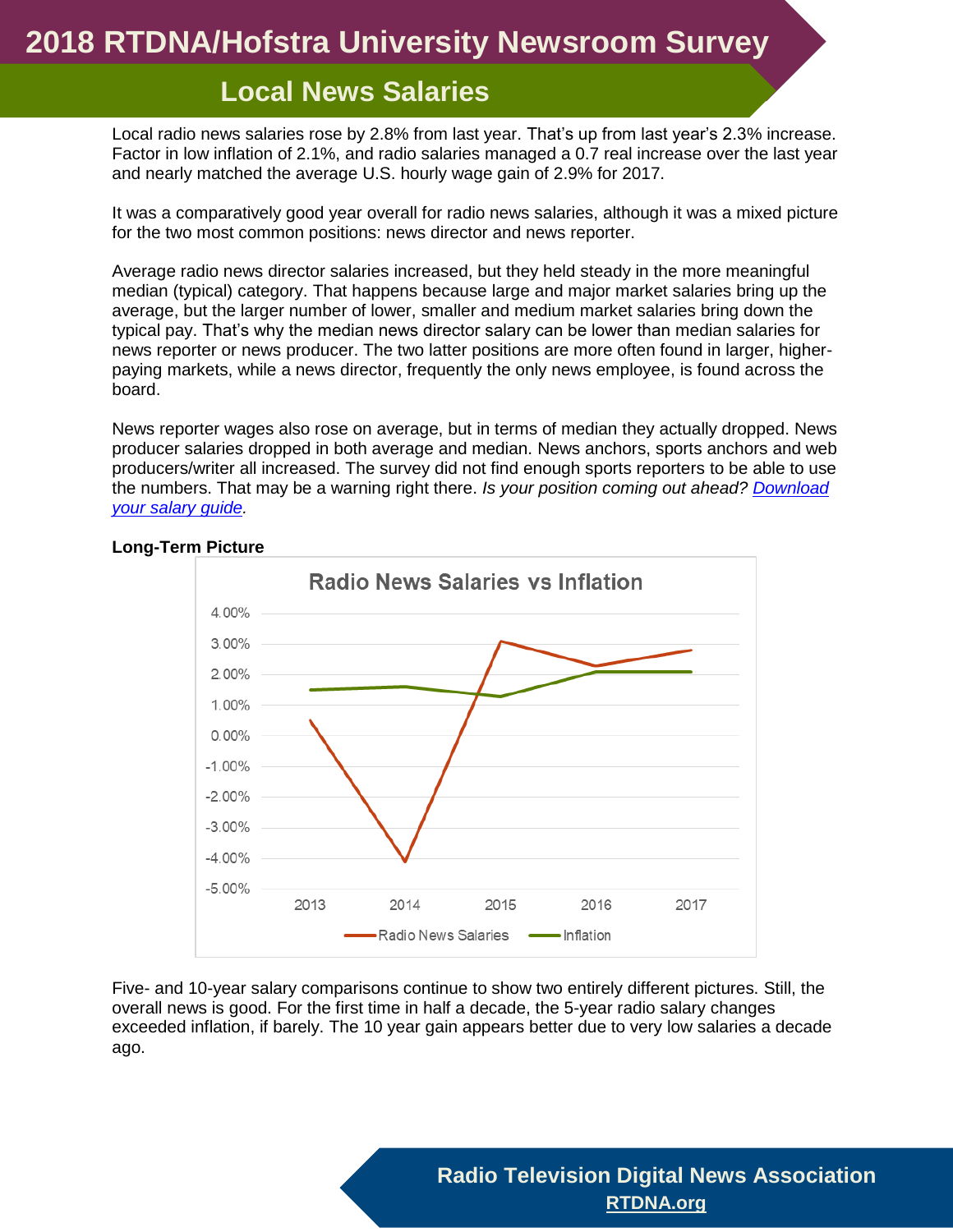

# **Local News Salaries**

#### **Market Size**

News director, news anchor and sports anchor salaries increased in newsrooms of all market sizes except medium markets. News reporter salaries fell in all market seizes except medium, where they remained the same. News producer wages dipped across the board. Web producers/editors made salary gains in the biggest and smallest markets but not the two middle groups. *What have salaries for jobs like yours done in your market? [Download your salary](https://rtdna.site-ym.com/store/ListProducts.aspx?catid=600201)  [guide.](https://rtdna.site-ym.com/store/ListProducts.aspx?catid=600201)*

In general, salaries go up as market size goes up. They also tend to go up as staff size increases, but much of that is a function of market size as well. The number of stations in a local group has no consistent effect on salaries, and region makes no consistent difference, either.

What makes a significant difference in pay is whether a station is commercial or noncommercial. Salaries for non-commercial stations were 46% higher, overall, than those at commercial stations. That's a 7 point higher differential than a year ago. Every position saw higher salaries for non-commercial stations except news producer and sports. News producer wages were 11 points higher for commercial stations, and non-commercial stations didn't report any full-timers in sports, so there's no way to compare.

*Major markets are those with 1 million or more listeners. Large markets are those from 250,000 to 1 million; medium markets are from 50,000 to 250,000; and small markets have fewer than 50,000 listeners.* 

#### **Starting Pay**

In radio, average starting pay for employees with no full-time experience rose \$500 in 2017. It rose \$600 a year ago and \$700 in 2015. Median pay rose by an astonishing \$3,000. It rose \$1,000 each of the last two years, but had fallen \$3,000 the year before that.